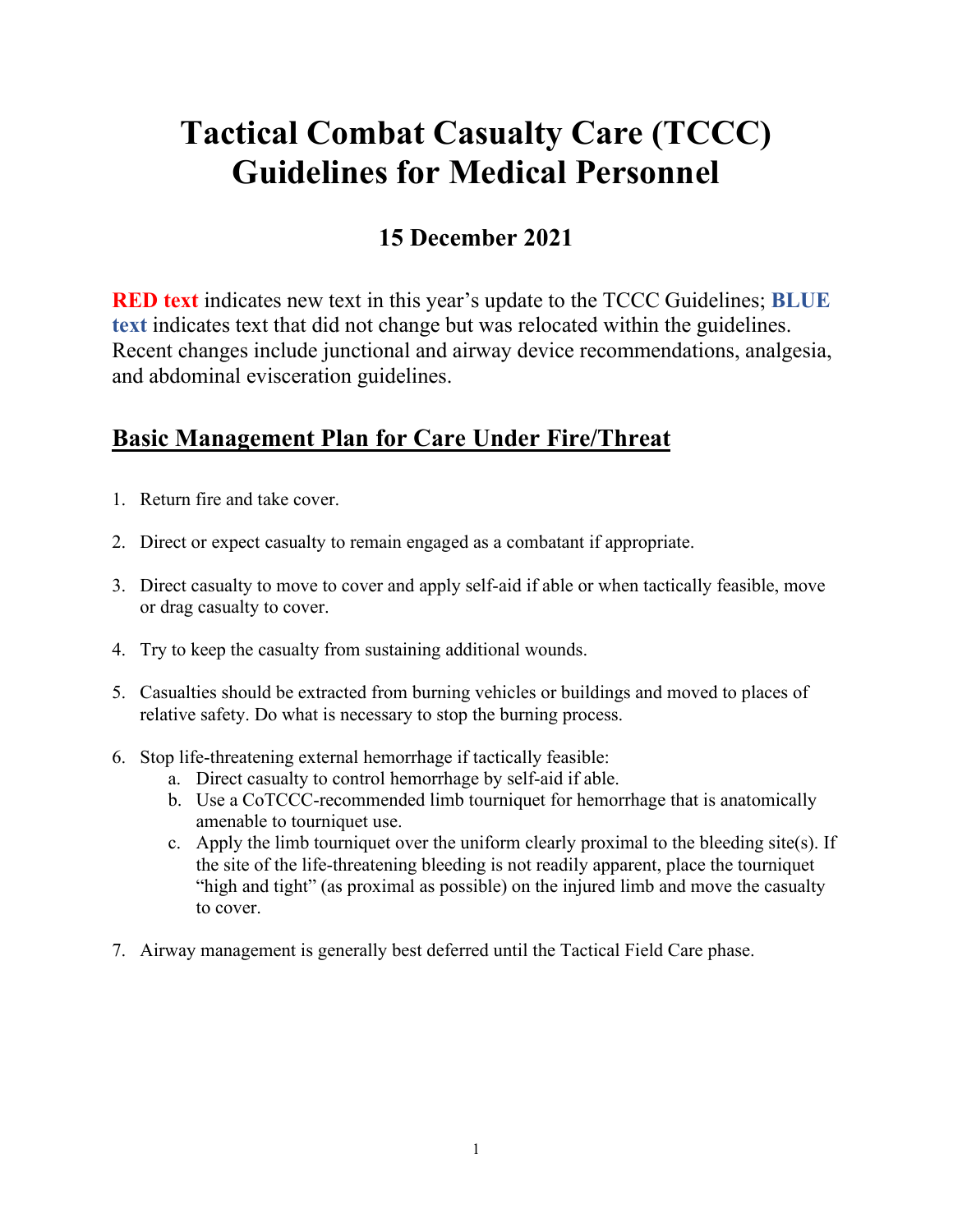# **Basic Management Plan for Tactical Field Care**

- **1. Establish a security perimeter in accordance with unit tactical standard operating procedures and/or battle drills. Maintain tactical situational awareness.**
- **2. Triage casualties as required. Casualties with an altered mental status should have weapons and communications equipment taken away immediately.**

#### **3. Massive Hemorrhage**

- a. Assess for unrecognized hemorrhage and control all sources of bleeding. If not already done, use a CoTCCC-recommended limb tourniquet to control lifethreatening external hemorrhage that is anatomically amenable to tourniquet use or for any traumatic amputation. Apply directly to the skin 2-3 inches above the bleeding site. If bleeding is not controlled with the first tourniquet, apply a second tourniquet side-by-side with the first.
- b. For compressible (external) hemorrhage not amenable to limb tourniquet use or as an adjunct to tourniquet removal, use Combat Gauze as the CoTCCC hemostatic dressing of choice.
	- Alternative hemostatic adjuncts:
		- Celox Gauze or
		- ChitoGauze or
		- XStat (best for deep, narrow-tract junctional wounds)
		- iTClamp (may be used alone or in conjunction with hemostatic dressing or XStat)
	- Hemostatic dressings should be applied with at least 3 minutes of direct pressure (optional for XStat). Each dressing works differently, so if one fails to control bleeding, it may be removed and a fresh dressing of the same type or a different type applied. (Note: XStat is not to be removed in the field, but additional XStat, other hemostatic adjuncts, or trauma dressings may be applied over it.)
	- If the bleeding site is amenable to use of a junctional tourniquet, immediately apply a junctional tourniquet. Do not delay in the application of the junctional tourniquet once it is ready for use. Apply hemostatic dressings with direct pressure if a junctional tourniquet is not available or while the junctional tourniquet is being readied for use.
- c. For external hemorrhage of the head and neck where the wound edges can be easily re-approximated, the iTClamp may be used as a primary option for hemorrhage control. Wounds should be packed with a hemostatic dressing or XStat, if appropriate, prior to iTClamp application.
	- The iTClamp does not require additional direct pressure, either when used alone or in combination with other hemostatic adjuncts.
	- If the iTClamp is applied to the neck, perform frequent airway monitoring and evaluate for an expanding hematoma that may compromise the airway.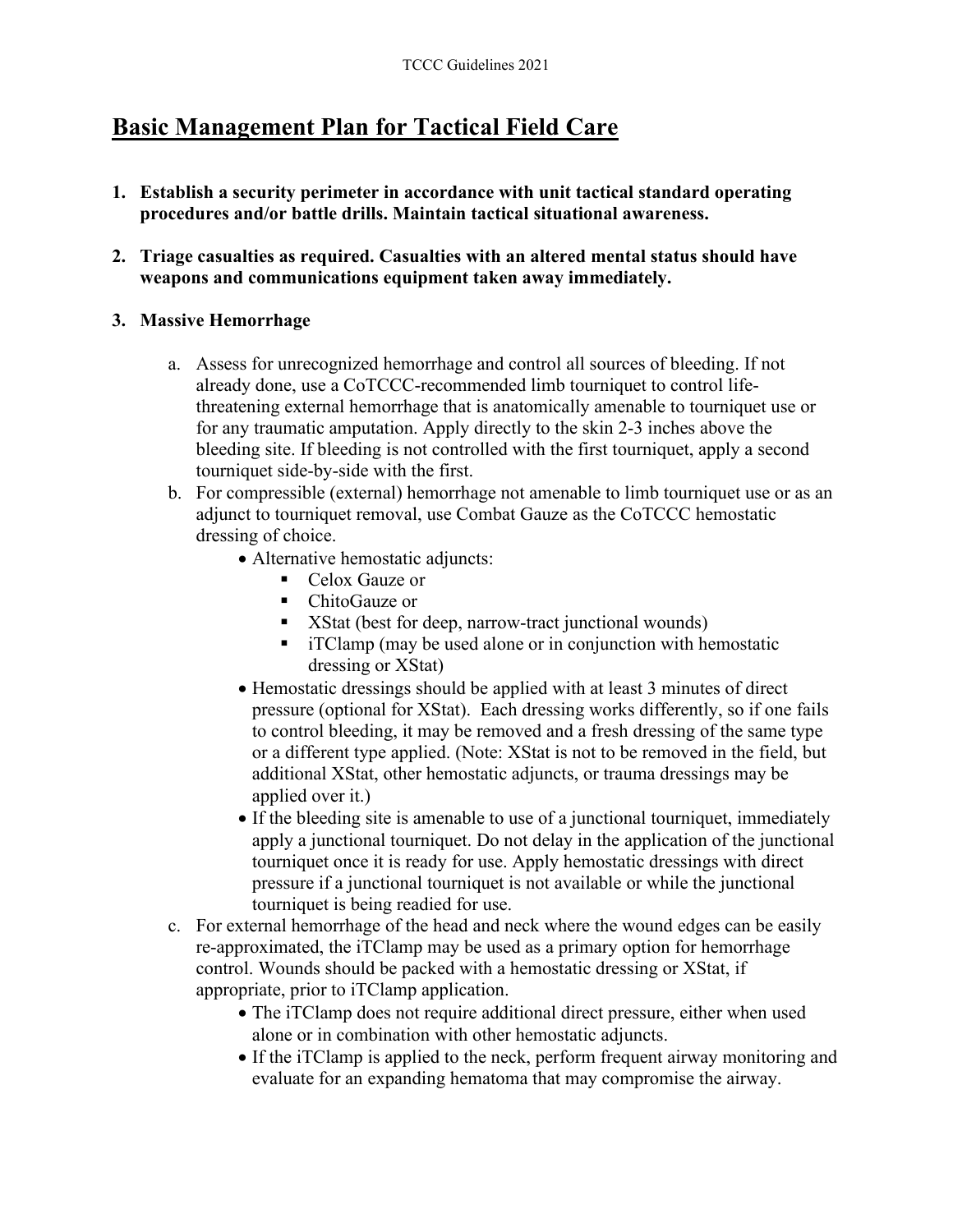Consider placing a definitive airway if there is evidence of an expanding hematoma

- DO NOT APPLY on or near the eye or eyelid (within 1cm of the orbit).
- d. Perform initial assessment for hemorrhagic shock (altered mental status in the absence of brain injury and/or weak or absent radial pulse) and consider immediate initiation of shock resuscitation efforts.

#### **4. Airway Management**

- a. Conscious casualty with no airway problem identified:
	- No airway intervention required
- b. Unconscious casualty without airway obstruction:
	- Place casualty in the recovery position
	- Chin lift or jaw thrust maneuver or
	- Nasopharyngeal airway or
	- Extraglottic airway
- c. Casualty with airway obstruction or impending airway obstruction:
	- Allow a conscious casualty to assume any position that best protects the airway, to include sitting up and/or leaning forward.
	- Use a chin lift or jaw thrust maneuver
	- Use suction if available and appropriate
	- Nasopharyngeal airway or
	- Extraglottic airway (if the casualty is unconscious)
	- Place an unconscious casualty in the recovery position
- d. If the previous measures are unsuccessful, perform a surgical cricothyroidotomy using one of the following:
	- Bougie-aided open surgical technique using a flanged and cuffed airway cannula of less than 10 mm outer diameter, 6-7 mm internal diameter, and 5-8 cm of intratracheal length.
	- Standard open surgical technique using a flanged and cuffed airway cannula of less than 10mm outer diameter, 6-7 mm internal diameter, and 5-8 cm of intra-tracheal length.
	- Use lidocaine if the casualty is conscious.
- e. Cervical spine stabilization is not necessary for casualties who have sustained only penetrating trauma.
- f. Monitor the hemoglobin oxygen saturation in casualties to help assess airway patency.
- g. Always remember that the casualty's airway status may change over time and requires frequent reassessment.

Airway Notes:

• If an extraglottic airway with an air-filled cuff is used, the cuff pressure must be monitored to avoid overpressurization, especially during TACEVAC on an aircraft with the accompanying pressure changes.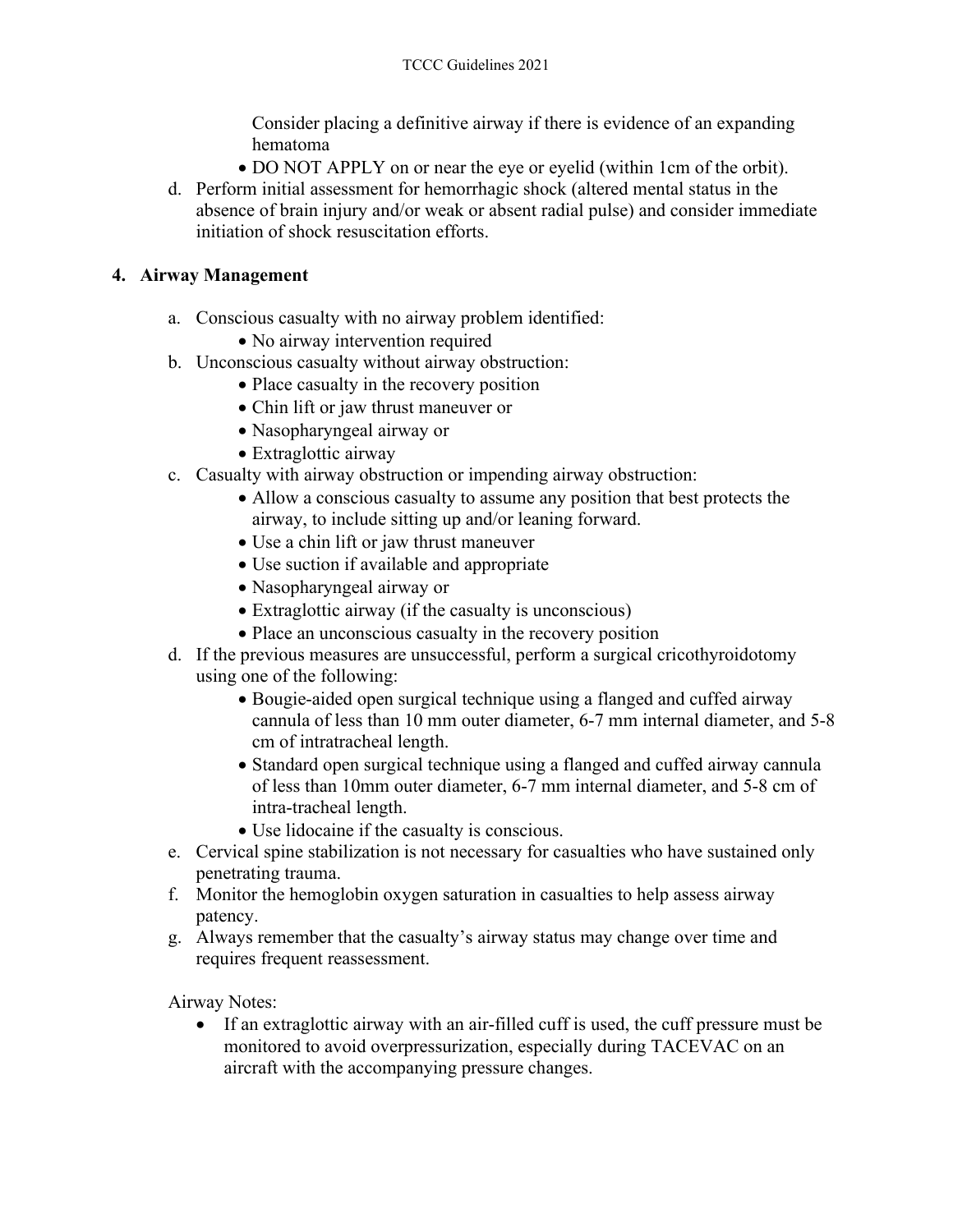- Extraglottic airways will not be tolerated by a casualty who is not deeply unconscious. If an unconscious casualty without direct airway trauma needs an airway intervention, but does not tolerate an extraglottic airway, consider the use of a nasopharyngeal airway.
- For casualties with trauma to the face and mouth, or facial burns with suspected inhalation injury, nasopharyngeal airways and extraglottic airways may not suffice and a surgical cricothyroidotomy may be required.
- Surgical cricothyroidotomies should not be performed on unconscious casualties who have no direct airway trauma unless use of a nasopharyngeal airway and/or an extraglottic airway have been unsuccessful in opening the airway.

#### **5. Respiration/Breathing**

- a. Assess for tension pneumothorax and treat, as necessary.
	- Suspect a tension pneumothorax and treat when a casualty has significant torso trauma or primary blast injury and one or more of the following:
		- − Severe or progressive respiratory distress
		- − Severe or progressive tachypnea
		- − Absent or markedly decreased breath sounds on one side of the chest
		- − Hemoglobin oxygen saturation < 90% on pulse oximetry
		- − Shock
		- − Traumatic cardiac arrest without obviously fatal wounds
		- $\cdot \cdot$  If not treated promptly, tension pneumothorax may progress from respiratory distress to shock and traumatic cardiac arrest.
	- Initial treatment of suspected tension pneumothorax:
		- − If the casualty has a chest seal in place, burp or remove the chest seal.
		- − Establish pulse oximetry monitoring.
		- − Place the casualty in the supine or recovery position unless he or she is conscious and needs to sit up to help keep the airway clear as a result of maxillofacial trauma.
		- − Decompress the chest on the side of the injury with a 14-gauge or a 10-gauge, 3.25-inch needle/catheter unit.
			- Either the  $5<sup>th</sup>$  intercostal space (ICS) in the anterior axillary line  $(AAL)$  or the  $2<sup>nd</sup> ICS$  in the mid-clavicular line  $(MCL)$  may be used for needle decompression (NDC.) If the anterior (MCL) site is used, do not insert the needle medial to the nipple line.
			- The needle/catheter unit should be inserted at an angle perpendicular to the chest wall and just over the top of the lower rib at the insertion site. Insert the needle/catheter unit all the way to the hub and hold it in place for 5-10 seconds to allow decompression to occur.
			- After the NDC has been performed, remove the needle and leave the catheter in place.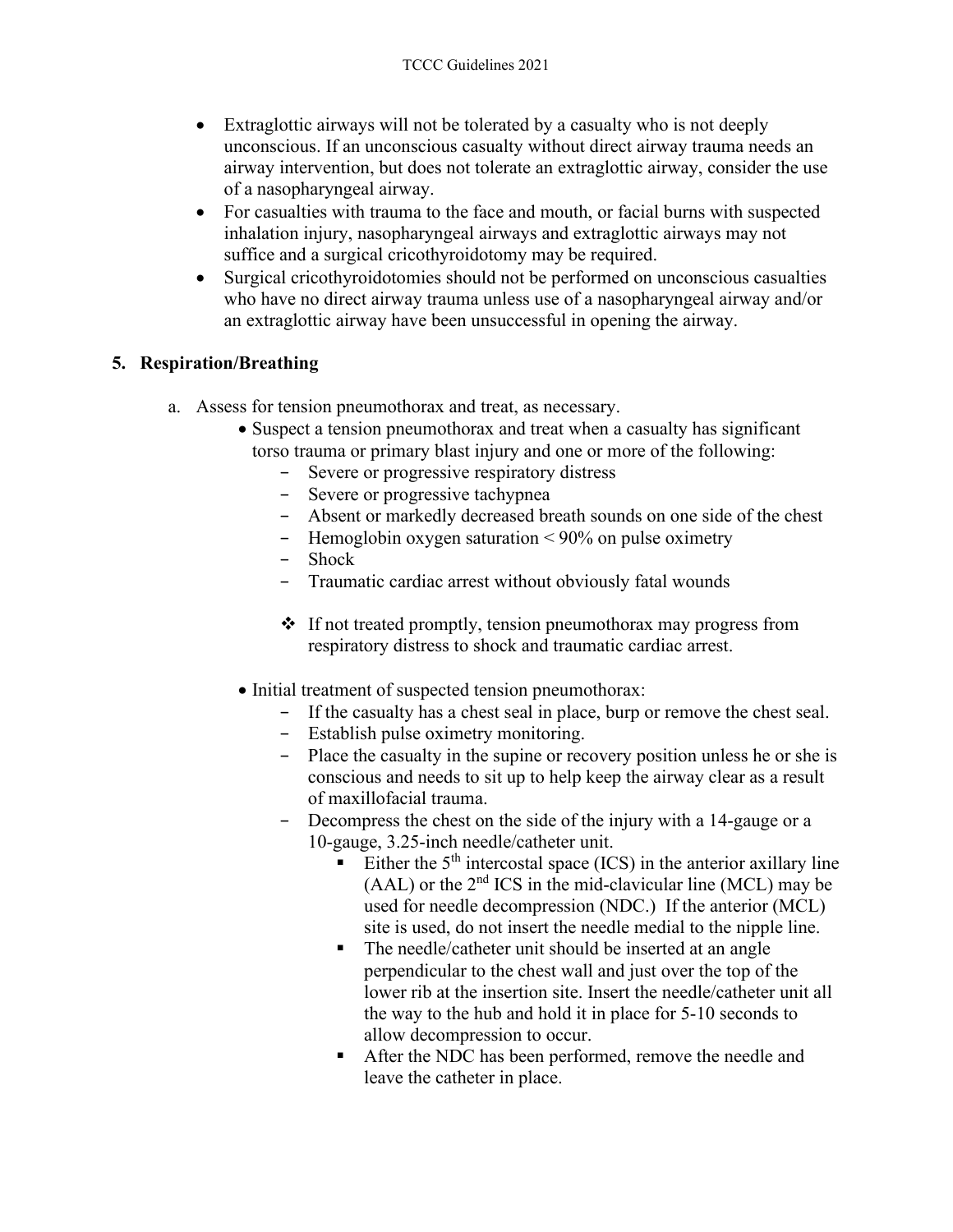- − If a casualty has significant torso trauma or primary blast injury and is in traumatic cardiac arrest (no pulse, no respirations, no response to painful stimuli, no other signs of life), decompress both sides of the chest before discontinuing treatment.
- The NDC should be considered successful if:
	- − Respiratory distress improves, or
	- − There is an obvious hissing sound as air escapes from the chest when NDC is performed (this may be difficult to appreciate in high-noise environments), or
	- − Hemoglobin oxygen saturation increases to 90% or greater (note that this may take several minutes and may not happen at altitude), or
	- − A casualty with no vital signs has return of consciousness and/or radial pulse.
- If the initial NDC fails to improve the casualty's signs/symptoms from the suspected tension pneumothorax:
	- − Perform a second NDC on the same side of the chest at whichever of the two recommended sites was not previously used. Use a new needle/catheter unit for the second attempt.
	- − Consider, based on the mechanism of injury and physical findings whether decompression of the opposite side of the chest may be needed.
	- − Continue to re-assess!
- If the initial NDC was successful, but symptoms later recur:
	- − Perform another NDC at the same site that was used previously. Use a new needle/catheter unit for the repeat NDC
	- − Continue to re-assess!
- If the second NDC is also not successful: continue on to the Circulation section of the TCCC Guidelines.
- b. All open and/or sucking chest wounds should be treated by immediately applying a vented chest seal to cover the defect. If a vented chest seal is not available, use a nonvented chest seal. Monitor the casualty for the potential development of a subsequent tension pneumothorax. If the casualty develops increasing hypoxia, respiratory distress, or hypotension and a tension pneumothorax is suspected, treat by burping or removing the dressing or by needle decompression.
- c. Initiate pulse oximetry. All individuals with moderate/severe TBI should be monitored with pulse oximetry. Readings may be misleading in the settings of shock or marked hypothermia.
- d. Casualties with moderate/severe TBI should be given supplemental oxygen when available to maintain an oxygen saturation > 90%.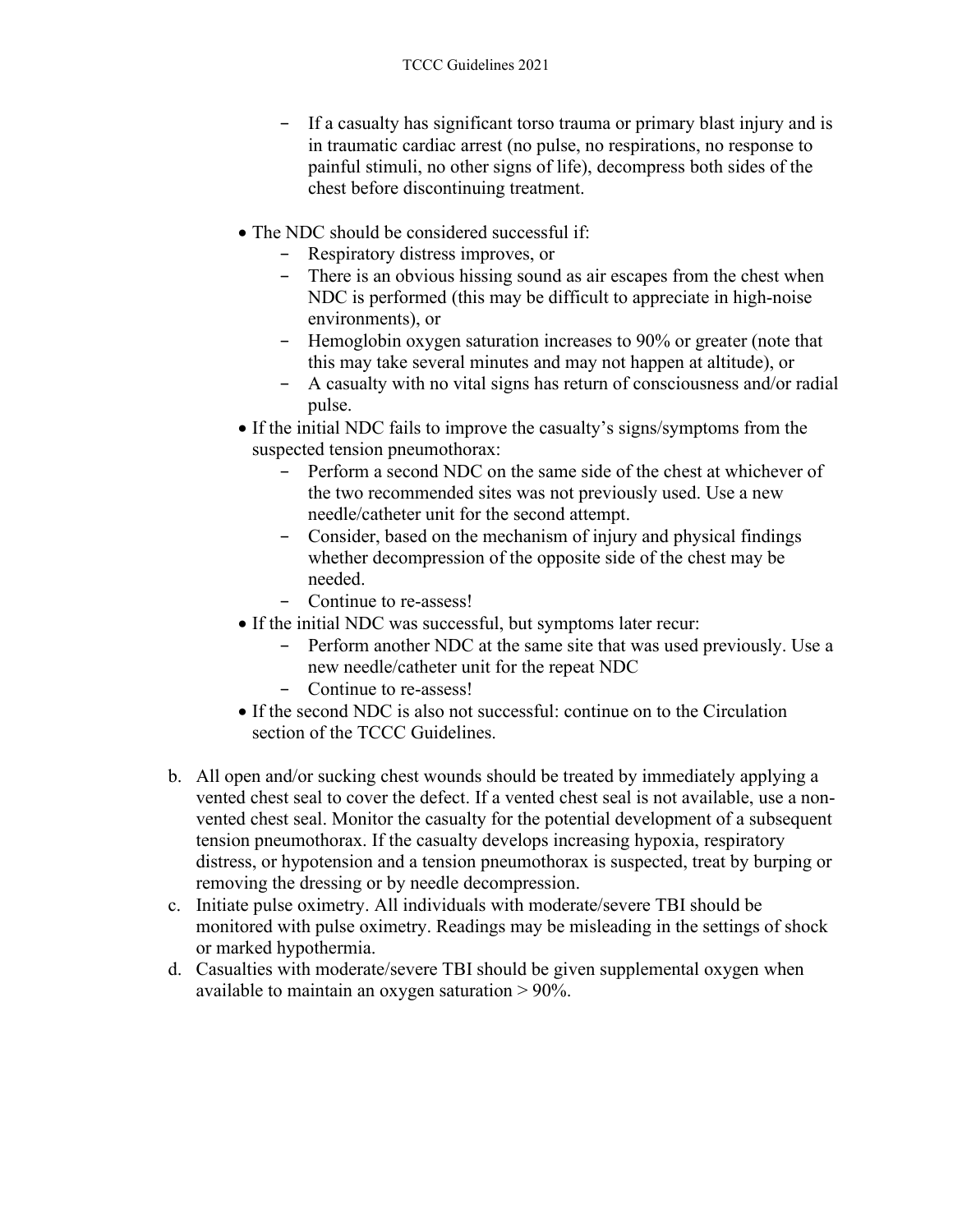#### **6. Circulation**

- a. Bleeding
	- A pelvic binder should be applied for cases of suspected pelvic fracture:
		- Severe blunt force or blast injury with one or more of the following indications:
			- Pelvic pain
			- Any major lower limb amputation or near amputation
			- Physical exam findings suggestive of a pelvic fracture
			- **Unconsciousness**
			- Shock
	- Reassess prior tourniquet application. Expose the wound and determine if a tourniquet is needed. If it is needed, replace any limb tourniquet placed over the uniform with one applied directly to the skin 2-3 inches above the bleeding site. Ensure that bleeding is stopped. If there is no traumatic amputation, a distal pulse should be checked. If bleeding persists or a distal pulse is still present, consider additional tightening of the tourniquet or the use of a second tourniquet side-by-side with the first to eliminate both bleeding and the distal pulse. If the reassessment determines that the prior tourniquet was not needed, then remove the tourniquet and note time of removal on the TCCC Casualty Card.
	- Limb tourniquets and junctional tourniquets should be converted to hemostatic or pressure dressings as soon as possible if three criteria are met: the casualty is not in shock; it is possible to monitor the wound closely for bleeding; and the tourniquet is not being used to control bleeding from an amputated extremity. Every effort should be made to convert tourniquets in less than 2 hours if bleeding can be controlled with other means. Do not remove a tourniquet that has been in place more than 6 hours unless close monitoring and lab capability are available.
	- Expose and clearly mark all tourniquets with the time of tourniquet application. Note tourniquets applied and time of application; time of reapplication; time of conversion; and time of removal on the TCCC Casualty Card. Use a permanent marker to mark on the tourniquet and the casualty card.
- b. Assess for hemorrhagic shock (altered mental status in the absence of brain injury and/or weak or absent radial pulse).
- c. IV/IO Access
	- Intravenous (IV) or intraosseous (IO) access is indicated if the casualty is in hemorrhagic shock or at significant risk of shock (and may therefore need fluid resuscitation), or if the casualty needs medications, but cannot take them by mouth.
		- − An 18-gauge IV or saline lock is preferred.
		- − If vascular access is needed but not quickly obtainable via the IV route, use the IO route.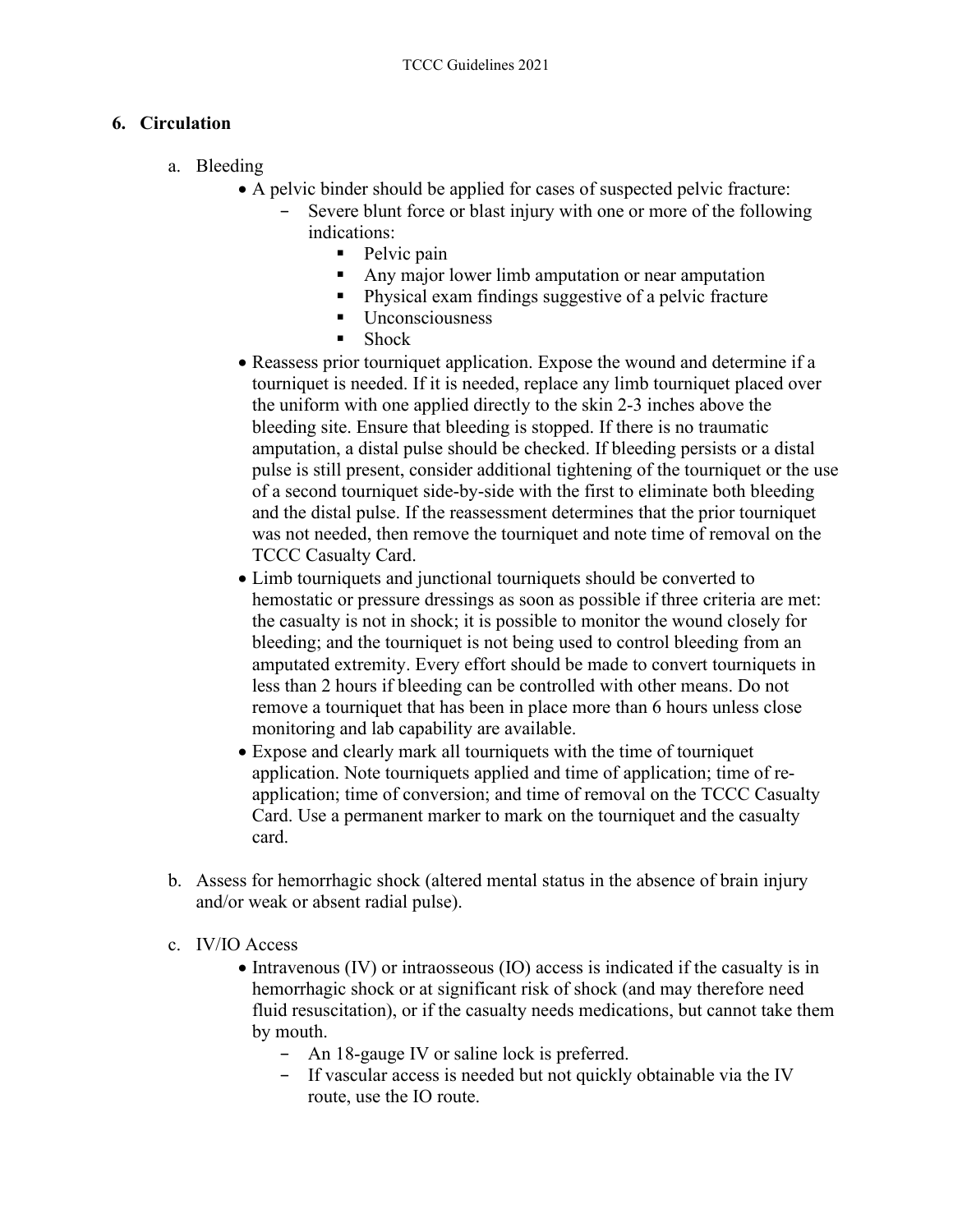- d. Tranexamic Acid (TXA)
	- If a casualty will likely need a blood transfusion (for example: presents with hemorrhagic shock, one or more major amputations, penetrating torso trauma, or evidence of severe bleeding) OR
	- If the casualty has signs or symptoms of significant TBI or has altered metal status associated with blast injury or blunt trauma:
		- − Administer 2 gm of tranexamic acid via slow IV or IO push as soon as possible but NOT later than 3 hours after injury.
- e. Fluid Resuscitation
	- Assess for hemorrhagic shock (altered mental status in the absence of brain injury and/or weak or absent radial pulse.
	- The resuscitation fluids of choice for casualties in hemorrhagic shock, listed from most to least preferred, are:
		- (1) Cold stored low titer O whole blood
		- (2) Pre-screened low titer O fresh whole blood
		- (3) Plasma, red blood cells (RBCs) and platelets in a 1:1:1 ratio
		- (4) Plasma and RBCs in a 1:1 ratio
		- (5) Plasma or RBCs alone
		- NOTE: Hypothermia prevention measures [Section 7] should be initiated while fluid resuscitation is being accomplished.
	- If not in shock:
		- − No IV fluids are immediately necessary.
		- − Fluids by mouth are permissible if the casualty is conscious and can swallow.
	- If in shock and blood products are available under an approved command or theater blood product administration protocol:
		- − Resuscitate with cold stored low titer O whole blood, or, if not available
		- − Pre-screened low titer O fresh whole blood, or, if not available
		- − Plasma, RBCs, and platelets in a 1:1:1 ratio, or, if not available
		- − Plasma and RBCs in a 1:1 ratio, or, if not available
		- − Reconstituted dried plasma, liquid plasma or thawed plasma alone or RBCs alone
		- − Reassess the casualty after each unit. Continue resuscitation until a palpable radial pulse, improved mental status or systolic BP of 100 mmHg is present.
		- Discontinue fluid administration when one or more of the above end points has been achieved.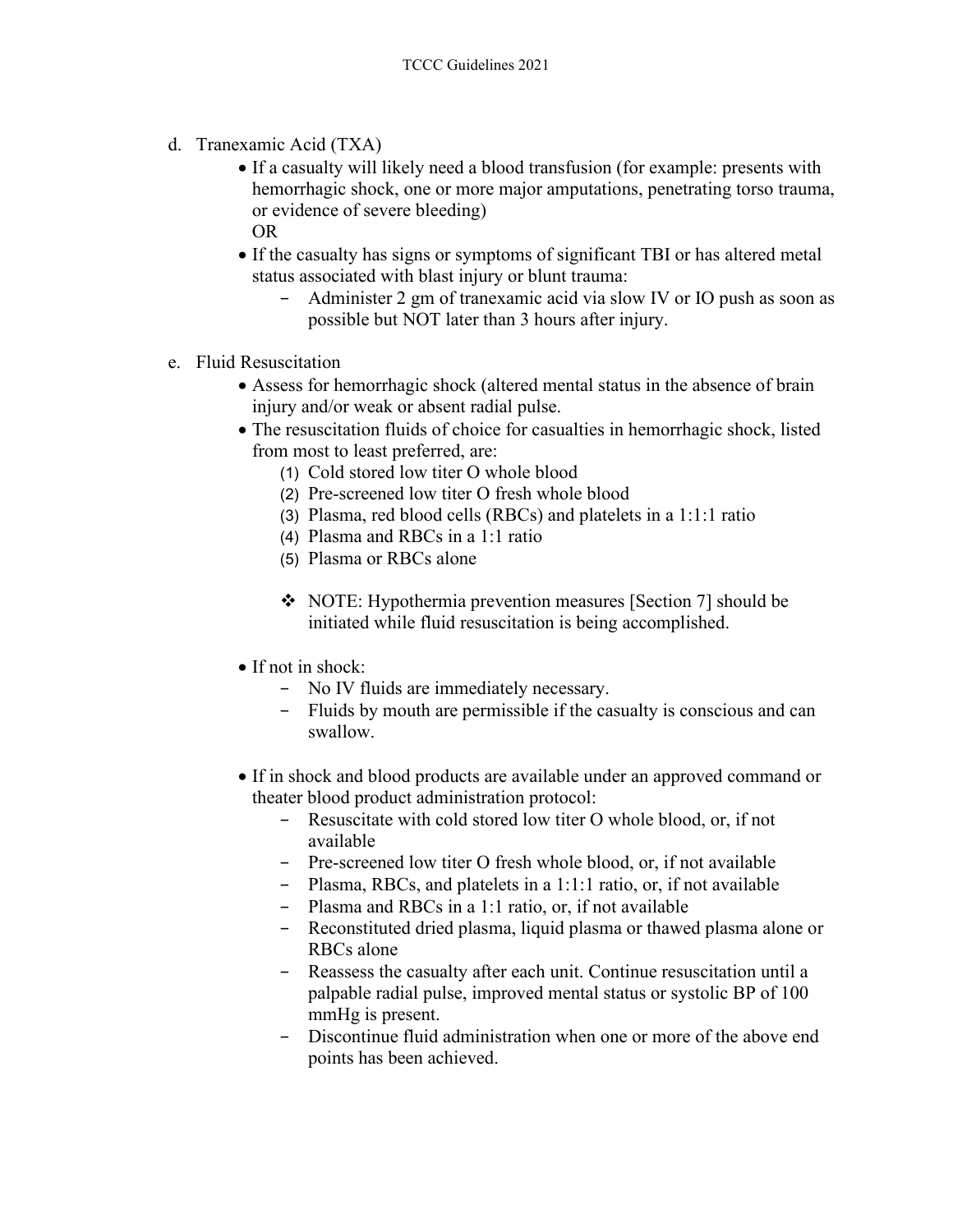- − If blood products are transfused, administer one gram of calcium (30 ml of 10% calcium gluconate or 10 ml of 10% calcium chloride) IV/IO after the first transfused product.
- Given increased risk for a potentially lethal hemolytic reaction, transfusion of unscreened group O fresh whole blood or type specific fresh whole blood should only be performed under appropriate medical direction by trained personnel.
- Transfusion should occur as soon as possible after life-threatening hemorrhage in order to keep the patient alive. If Rh negative blood products are not immediately available, Rh positive blood products should be used in hemorrhagic shock.
- If a casualty with an altered mental status due to suspected TBI has a weak or absent radial pulse, resuscitate as necessary to restore and maintain a normal radial pulse. If BP monitoring is available, maintain a target systolic BP between 100-110 mmHg.
- Reassess the casualty frequently to check for recurrence of shock. If shock recurs, re-check all external hemorrhage control measures to ensure that they are still effective and repeat the fluid resuscitation as outlined above.
- f. Refractory Shock
	- If a casualty in shock is not responding to fluid resuscitation, consider untreated tension pneumothorax as a possible cause of refractory shock. Thoracic trauma, persistent respiratory distress, absent breath sounds, and hemoglobin oxygen saturation < 90% support this diagnosis. Treat as indicated with repeated NDC or finger thoracostomy/chest tube insertion at the  $5<sup>th</sup> ICS$  in the AAL, according to the skills, experience, and authorizations of the treating medical provider. Note that if finger thoracostomy is used, it may not remain patent and finger decompression through the incision may have to be repeated. Consider decompressing the opposite side of the chest if indicated based on the mechanism of injury and physical findings.

### **7. Hypothermia Prevention**

- a. Take early and aggressive steps to prevent further body heat loss and add external heat when possible for both trauma and severely burned casualties.
- b. Minimize casualty's exposure to cold ground, wind and air temperatures. Place insulation material between the casualty and any cold surface as soon as possible. Keep protective gear on or with the casualty if feasible.
- c. Replace wet clothing with dry clothing, if possible, and protect from further heat loss.
- d. Place an active heating blanket on the casualty's anterior torso and under the arms in the axillae (to prevent burns, do not place any active heating source directly on the skin or wrap around the torso).
- e. Enclose the casualty with the exterior impermeable enclosure bag.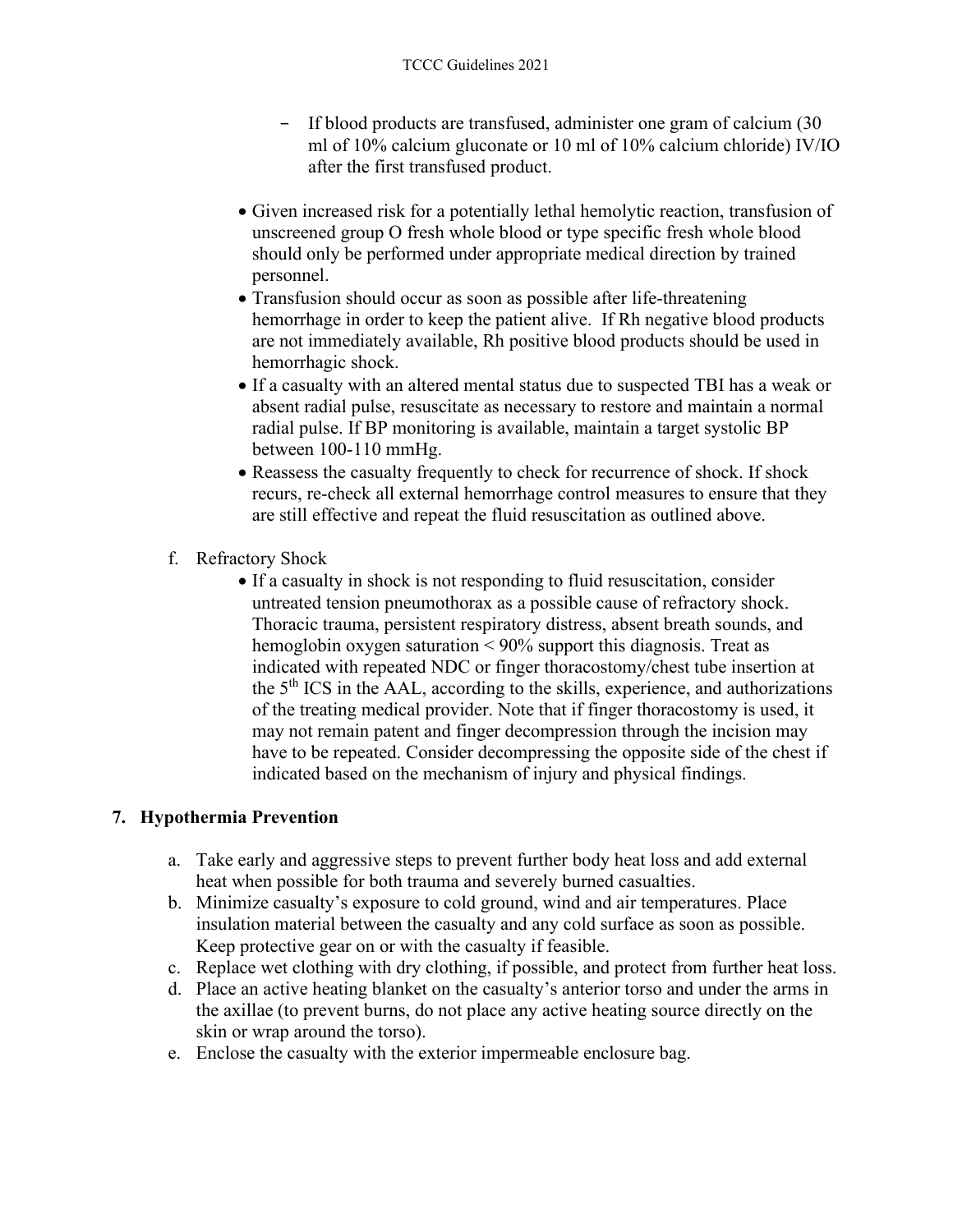- f. As soon as possible, upgrade hypothermia enclosure system to a well-insulated enclosure system using a hooded sleeping bag or other readily available insulation inside the enclosure bag/external vapor barrier shell.
- g. Pre-stage an insulated hypothermia enclosure system with external active heating for transition from the non-insulated hypothermia enclosure systems; seek to improve upon existing enclosure system when possible.
- h. Use a battery-powered warming device to deliver IV/IO resuscitation fluids, in accordance with current CoTCCC guidelines, at flow rate up to 150 ml/min with a 38°C output temperature.
- i. Protect the casualty from exposure to wind and precipitation on any evacuation platform.

### **8. Penetrating Eye Trauma**

- If a penetrating eye injury is noted or suspected:
	- − Perform a rapid field test of visual acuity and document findings.
	- − Cover the eye with a rigid eye shield (NOT a pressure patch).
	- − Ensure that the 400 mg moxifloxacin tablet in the Combat Wound Medication Pack (CWMP) is taken if possible and that IV/IO/IM antibiotics are given as outlined below if oral moxifloxacin cannot be taken.

### **9. Monitoring**

• Initiate advanced electronic monitoring if indicated and if monitoring equipment is available.

### **10. Analgesia**

- a. TCCC non-medical first responders should provide analgesia on the battlefield achieved by using:
	- Mild to Moderate Pain
	- Casualty is still able to fight
		- − TCCC Combat Wound Medication Pack (CWMP)
			- Acetaminophen 500 mg tablet, 2 PO every 8 hours
			- $\blacksquare$  Meloxicam 15 mg PO once a day
- b. TCCC Medical Personnel*:*

Option 1

- Mild to Moderate Pain
- Casualty is still able to fight
	- − TCCC Combat Wound Medication Pack (CWMP)
		- Acetaminophen 500 mg tablet, 2 PO every 8 hours
		- $\blacksquare$  Meloxicam 15 mg PO once a day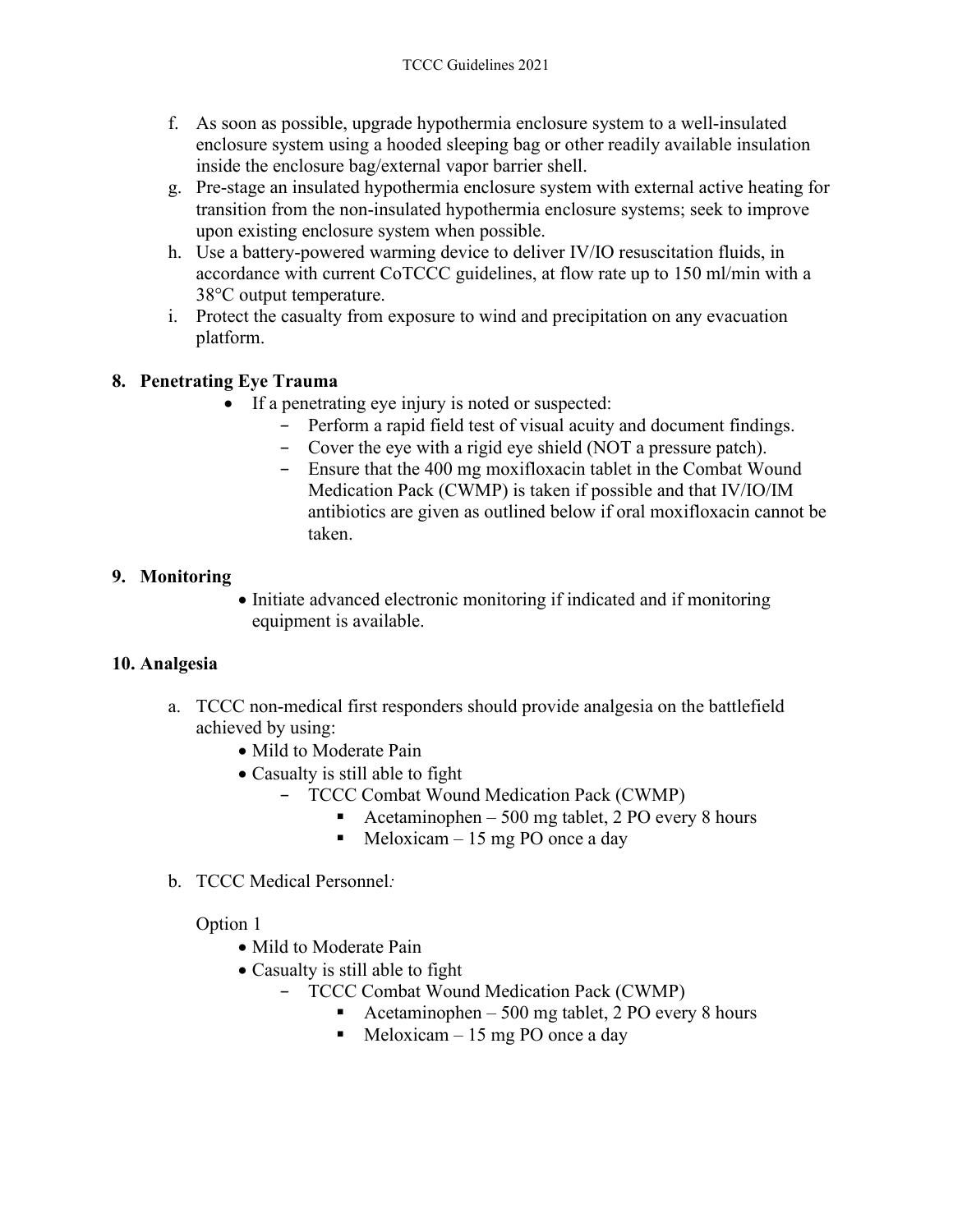### Option 2

- Mild to Moderate Pain
- Casualty IS NOT in shock or respiratory distress **AND** Casualty IS NOT at significant risk of developing either condition.
	- − Oral transmucosal fentanyl citrate (OTFC) 800 μg
		- May repeat once more after 15 minutes if pain uncontrolled by first

*TCCC Combat Paramedics or Providers:*

- − Fentanyl 50 mcg IV/IO 0.5-1 mcg/kg
	- $\blacksquare$  May repeat q 30 min
- − Fentanyl 100 mcg IN
	- $\blacksquare$  May repeat q 30 min

#### Option 3

- Moderate to Severe Pain
- Casualty IS in hemorrhagic shock or respiratory distress OR
- Casualty IS at significant risk of developing either condition:
	- − Ketamine 20-30 mg (or 0.2 0.3 mg/kg) slow IV or IO push
		- Repeat doses q 20min prn for IV or IO
		- End points: Control of pain or development of nystagmus (rhythmic back-and-forth movement of the eyes).
	- Ketamine 50-100 mg (or 0.5-1 mg/kg) IM or IN
		- Repeat doses q20-30 min prn for IM or IN

### Option 4

*TCCC Combat Paramedics or Providers:*

- *Sedation required:* significant severe injuries requiring dissociation for patient safety or mission success or when a casualty requires an invasive procedure; must be prepared to secure the airway:
	- − Ketamine 1-2 mg/kg slow IV/IO push initial dose
		- Endpoints: procedural (dissociative) anesthesia
	- − Ketamine 300 mg IM (or 2-3 mg/kg IM) initial dose
		- Endpoints: procedural (dissociative) anesthesia
	- $\div$  If an emergence phenomenon occurs, consider giving 0.5-2 mg IV/IO midazolam.
	- $\triangleleft$  If continued dissociation is required, move to the Prolonged Casualty Care (PCC) analgesia and sedation guidelines.
- If longer duration analgesia is required:
	- − Ketamine slow IV/IO infusion 0.3 mg/kg in 100 ml 0.9% sodium chloride over 5-15 minutes.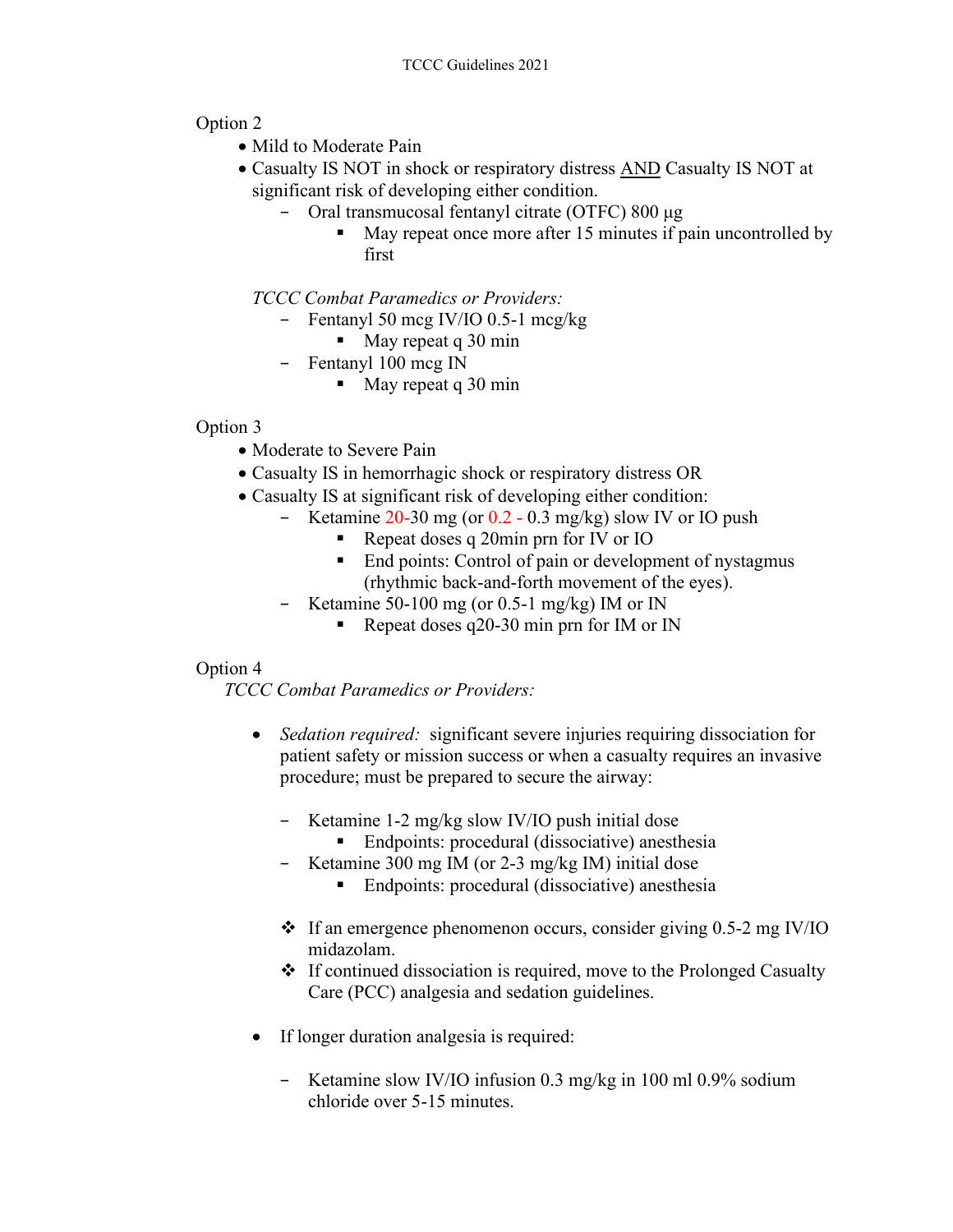- Repeat doses q45min prn for IV or IO
- End points: Control of pain or development of nystagmus (rhythmic back-and-forth movement of the eyes).
- c. Analgesia and sedation notes:
	- Casualties need to be disarmed after being given OTFC, IV/IO fentanyl, ketamine, or midazolam.
	- The goal of analgesia is to reduce pain to a tolerable level while still protecting their airway and mentation.
	- The goal of sedation is to stop awareness of painful procedures.
	- Document a mental status exam using the AVPU method prior to administering opioids or ketamine.
	- For all casualties given opioids, ketamine or benzodiazepines monitor airway, breathing, and circulation closely.
	- Directions for administering OTFC:
		- − Place lozenge between the cheek and the gum.
		- − Do not chew the lozenge.
		- − Recommend taping lozenge-on-a-stick to casualty's finger as an added safety measure OR utilizing a safety pin and rubber band to attach the lozenge (under tension) to the patient's uniform or plate carrier.
		- − Reassess in 15 minutes.
		- − Add second lozenge, in other cheek, as necessary to control severe pain.
		- − Monitor for respiratory depression.
	- Ketamine comes in different concentrations; the higher concentration option (100 mg/ml) is recommended when using IN dosing route to minimize the volume administered intranasally.
	- Naloxone (0.4 mg IV/IO/IM/IN) should be available when using opioid analgesics.
	- TBI and/or eye injury does not preclude the use of ketamine. However, use caution with OTFC, IV/IO fentanyl, ketamine, or midazolam in TBI patients as this may make it difficult to perform a neurologic exam or determine if the casualty is decompensating.
	- Ketamine may be a useful adjunct to reduce the amount of opioids required to provide effective pain relief. It is safe to give ketamine to a casualty who has previously received a narcotic. IV Ketamine should be given over 1 minute.
	- If respirations are reduced after using opioids or ketamine, reposition the casualty into a "sniffing position". If that fails, provide ventilatory support with a bag-valve-mask or mouth-to-mask ventilations.
	- Ondansetron, 4 mg Orally Dissolving Tablet (ODT)/IV/IO/IM, every 8 hours as needed for nausea or vomiting. Each 8-hour dose can be repeated once after 15 minutes if nausea and vomiting are not improved. Do not give more than 8 mg in any 8-hour interval. Oral ondansetron is NOT an acceptable alternative to the ODT formulation.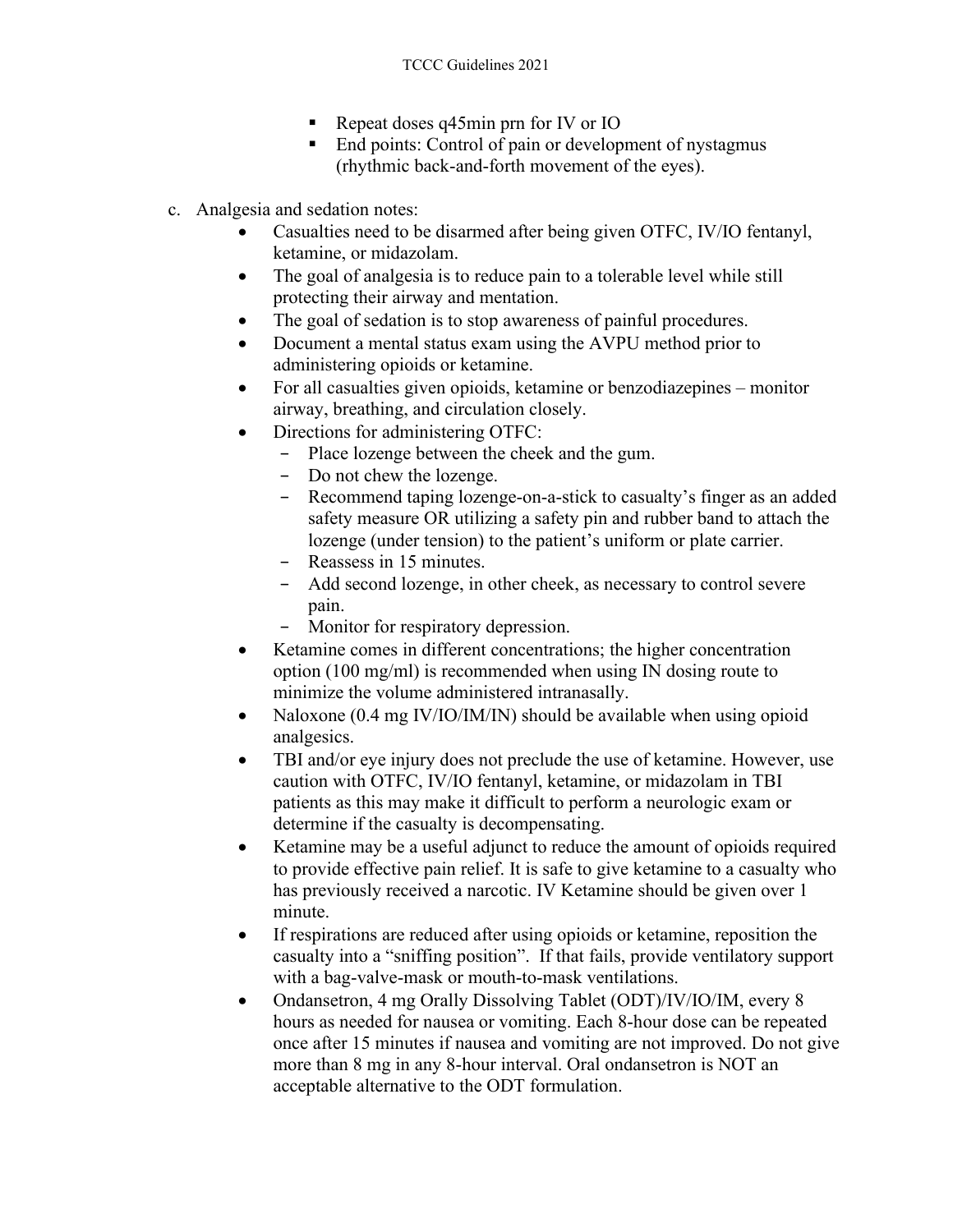- The use routine of benzodiazepines such as midazolam is NOT recommended for analgesia. When performing procedural sedation, benzodiazepines may also be considered to treat behavioral disturbances or unpleasant (emergence) reactions. Benzodiazepines should not be used prophylactically and are not commonly needed when the correct pain or sedation dose of ketamine is used.
- Polypharmacy is not recommended; benzodiazepines should NOT be used in conjunction with opioid analgesia.
- If a casualty appears to be partially dissociated, it is safer to administer more ketamine than to use a benzodiazepine.

#### **11. Antibiotics**

- a. Antibiotics recommended for all open combat wounds.
- b. If able to take PO meds:
	- Moxifloxacin (from the CWMP), 400 mg PO once a day.
- c. If unable to take PO meds (shock, unconsciousness):
	- Ertapenem, 1 gm IV/IO/IM once a day.

#### **12. Inspect and dress known wounds.**

- a. Inspect and dress known wounds.
- b. Abdominal evisceration [Control bleeding]; rinse with clean (and warm if possible) fluid to reduce gross contamination. Hemorrhage control – apply combat gauze or CoTCCC recommended hemostatic dressing to uncontrolled bleeding. Cover exposed bowel with a moist, sterile dressing or sterile water-impermeable covering.
	- Reduction: do not attempt if there is evidence of ruptured bowel (gastric/intestinal fluid or stool leakage) or active bleeding.
	- If no evidence of bowel leakage and hemorrhage is visibly controlled, a single brief attempt (<60 seconds) may be made to replace/reduce the eviscerated abdominal contents.
	- If unable to reduce; cover the eviscerated organs with water impermeable nonadhesive material (transparent preferred to allow ability to re-assess for ongoing bleeding); examples include a bowel bag, IV bag, clear food wrap, etc. and secure the impermeable dressing to the patient using adhesive dressing (examples: ioban, chest seal).
	- Do NOT FORCE contents back into abdomen or actively bleeding viscera.
	- The patient should remain NPO.

#### **13. Check for additional wounds.**

#### **14. Burns.**

- a. Assess and treat as a trauma casualty with burns and not burn casualty with injuries.
- b. Facial burns, especially those that occur in closed spaces, may be associated with inhalation injury. Aggressively monitor airway status and oxygen saturation in such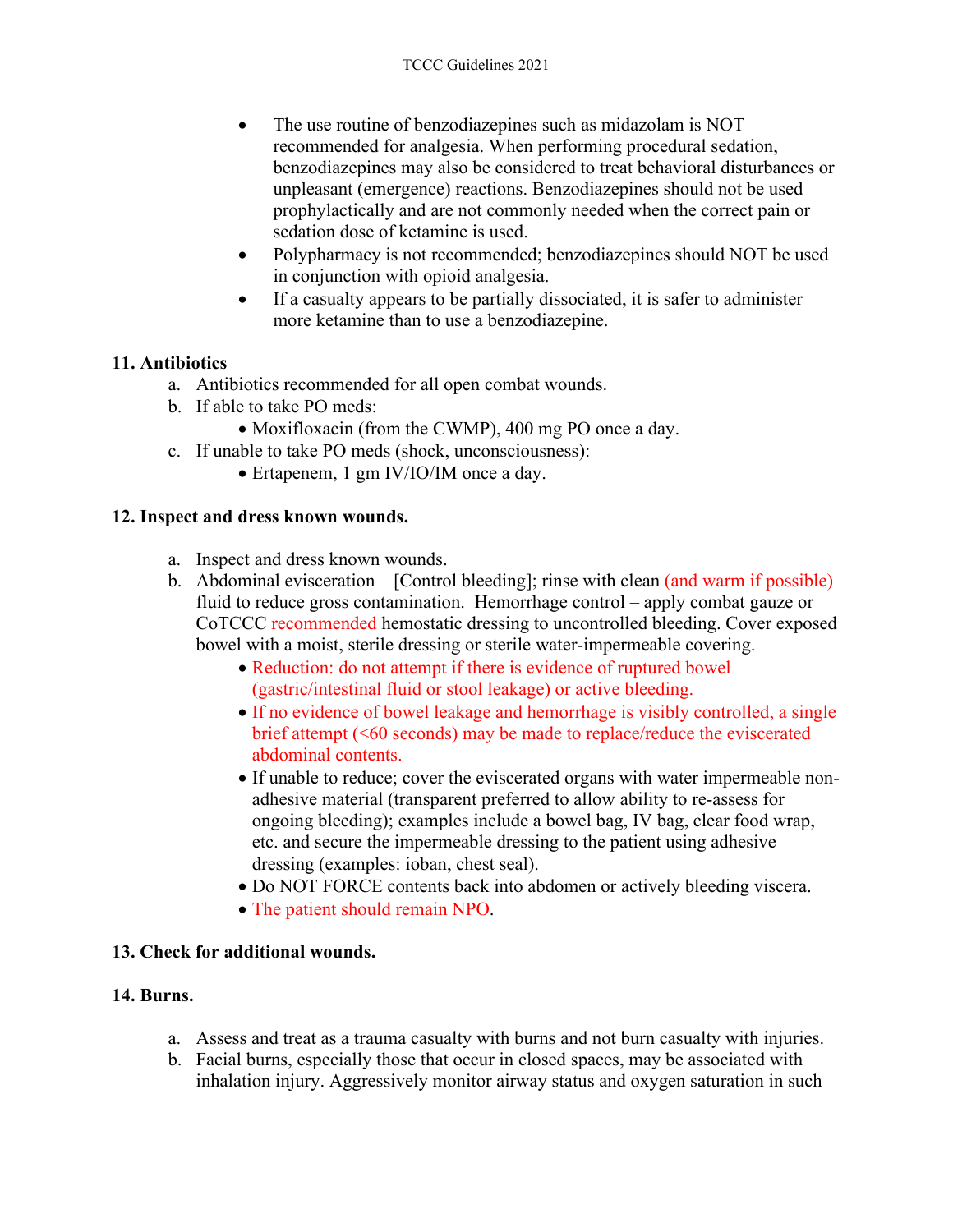patients and consider early surgical airway for respiratory distress or oxygen desaturation.

- c. Estimate total body surface area (TBSA) burned to the nearest 10% using the Rule of Nines.
- d. Cover the burn area with dry, sterile dressings. For extensive burns  $(20\%)$ , consider placing the casualty in the Heat-Reflective Shell or Blizzard Survival Blanket from the Hypothermia Prevention Kit in order to both cover the burned areas and prevent hypothermia.
- e. Fluid resuscitation (USAISR Rule of Ten):
	- If burns are greater than 20% of TBSA, fluid resuscitation should be initiated as soon as IV/IO access is established. Resuscitation should be initiated with Lactated Ringer's, normal saline, or Hextend. If Hextend is used, no more than 1000 ml should be given, followed by Lactated Ringer's or normal saline as needed.
	- Initial IV/IO fluid rate is calculated as %TBSA x 10 ml/hr for adults weighing 40- 80 kg.
	- For every 10 kg ABOVE 80 kg, increase initial rate by 100 ml/hr.
	- If hemorrhagic shock is also present, resuscitation for hemorrhagic shock takes precedence over resuscitation for burn shock. Administer IV/IO fluids per the TCCC Guidelines in Section (6).
	- Consider oral fluids for burns up to 30% TBSA if casualty is conscious and able to swallow.
- f. Analgesia in accordance with the TCCC Guidelines in Section (10) may be administered to treat burn pain.
- g. Prehospital antibiotic therapy is not indicated solely for burns, but antibiotics should be given per the TCCC guidelines in Section (11) if indicated to prevent infection in penetrating wounds.
- h. All TCCC interventions can be performed on or through burned skin in a burn casualty.
- i. Burn patients are particularly susceptible to hypothermia. Extra emphasis should be placed on barrier heat loss prevention methods.

#### **15. Splint fractures and re-check pulses.**

#### **16. Cardiopulmonary resuscitation (CPR).**

- a. Resuscitation on the battlefield for victims of blast or penetrating trauma who have no pulse, no ventilations, and no other signs of life will not be successful and should not be attempted.
- b. However, casualties with torso trauma or polytrauma who have no pulse or respirations during TFC should have bilateral needle decompression performed to ensure they do not have a tension pneumothorax prior to discontinuation of care. The procedure is the same as described in section (5a) above.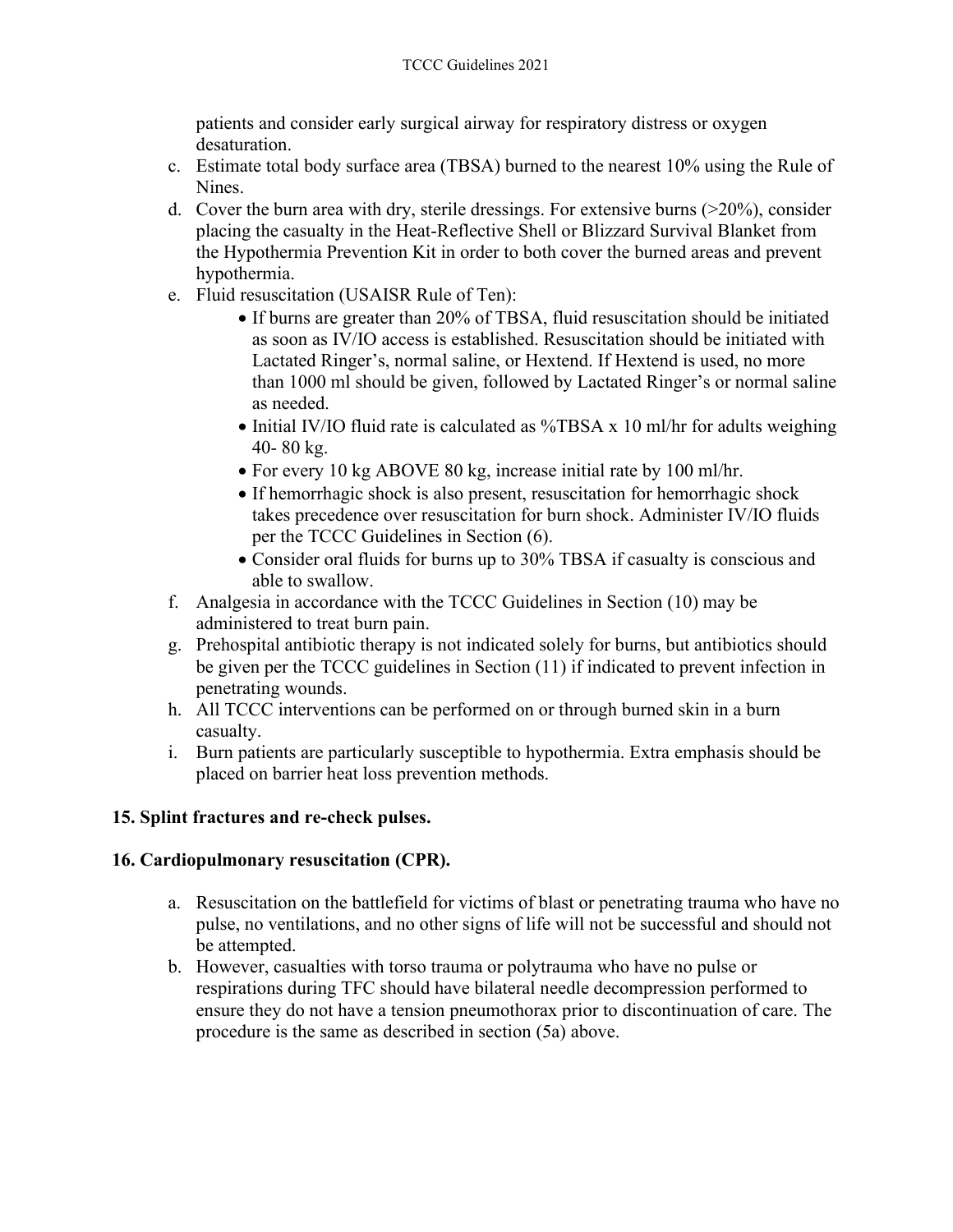#### **17. Communication.**

- a. Communicate with the casualty if possible. Encourage, reassure and explain care.
- b. Communicate with tactical leadership as soon as possible and throughout casualty treatment as needed. Provide leadership with casualty status and evacuation requirements to assist with coordination of evacuation assets.
- c. Communicate with the evacuation system (the Patient Evacuation Coordination Cell) to arrange for TACEVAC. Communicate with medical providers on the evacuation asset if possible and relay mechanism of injury, injuries sustained, signs/symptoms, and treatments rendered. Provide additional information as appropriate.

#### **18. Documentation of Care.**

• Document clinical assessments, treatments rendered, and changes in the casualty's status on a TCCC Card (DD Form 1380). Forward this information with the casualty to the next level of care.

#### **19. Prepare for Evacuation.**

- a. Complete and secure the TCCC Card (DD 1380) to the casualty.
- b. Secure all loose ends of bandages and wraps.
- c. Secure hypothermia prevention wraps/blankets/straps.
- d. Secure litter straps as required. Consider additional padding for long evacuations.
- e. Provide instructions to ambulatory patients as needed.
- f. Stage casualties for evacuation in accordance with unit standard operating procedures.
- g. Maintain security at the evacuation point in accordance with unit standard operating procedures.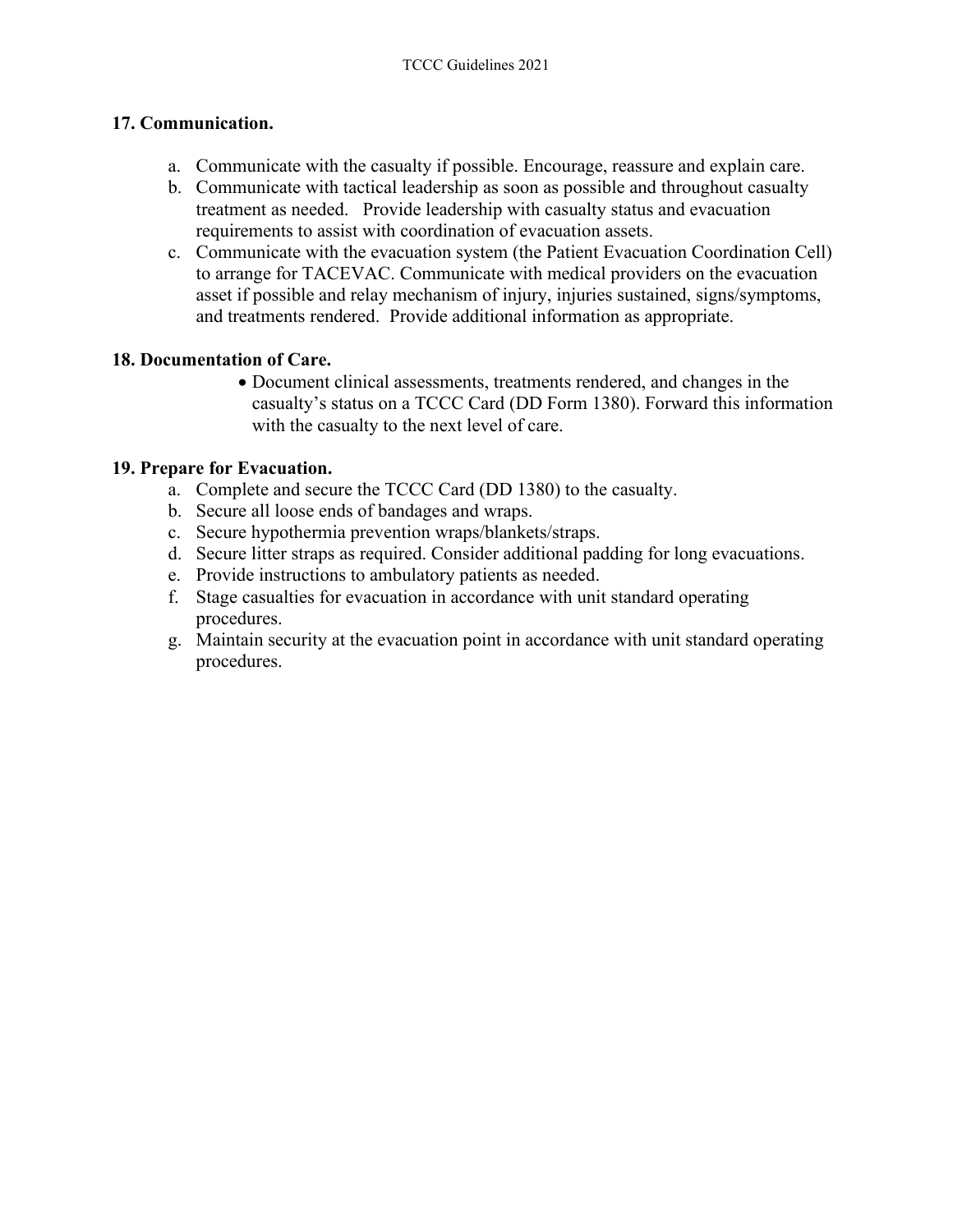# **Principles of Tactical Evacuation Care (TACEVAC)**

\* The term "Tactical Evacuation" includes both Casualty Evacuation (CASEVAC) and Medical Evacuation (MEDEVAC) as defined in Joint Publication 4-02.

# **Basic Management Plan for Tactical Evacuation Care**

#### **1. Transition of Care**

- a. Tactical force personnel should establish evacuation point security and stage casualties for evacuation.
- b. Tactical force personnel or the medic should communicate patient information and status to TACEVAC personnel as clearly as possible. The minimum information communicated should include stable or unstable, injuries identified, and treatments rendered.
- c. TACEVAC personnel should stage casualties on evacuation platforms as required.
- d. Secure casualties in the evacuation platform in accordance with unit policies, platform configurations and safety requirements.
- e. TACEVAC medical personnel should re-assess casualties and re-evaluate all injuries and previous interventions.
- **2. Massive Hemorrhage** (same as Tactical Field Care)
- **3. Airway Management**

Endotracheal intubation may be considered in lieu of cricothyroidotomy if trained.

#### **4. Respiration/Breathing**

Most combat casualties do not require supplemental oxygen, but administration of oxygen may be of benefit for the following types of casualties:

- Low oxygen saturation by pulse oximetry
- Injuries associated with impaired oxygenation
- Unconscious casualty
- Casualty with TBI (maintain oxygen saturation > 90%
- Casualty in shock
- Casualty at altitude
- Known or suspected smoke inhalation
- **5. Circulation** (same as Tactical Field Care)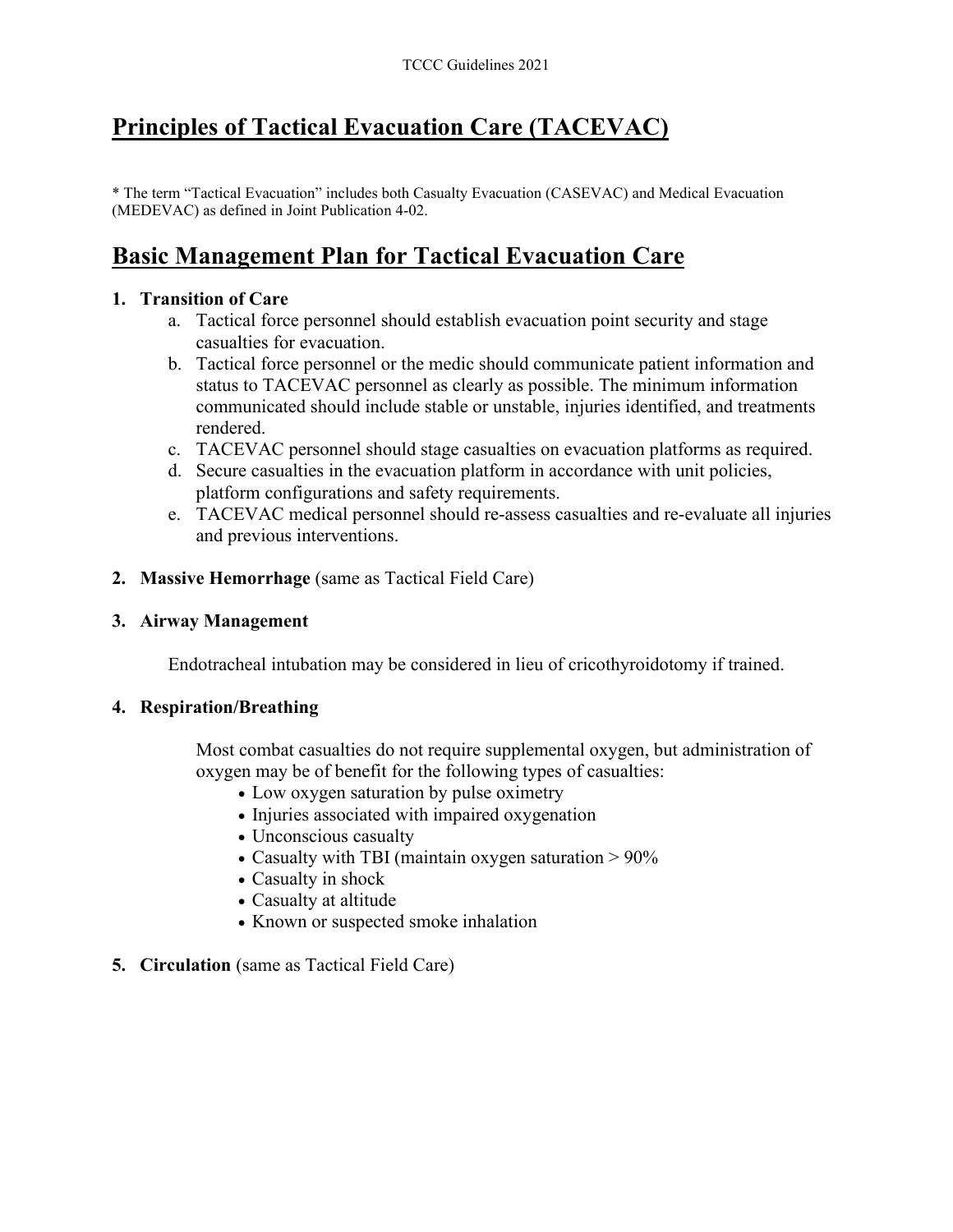#### **6. Traumatic Brain Injury**

- **a.** Casualties with moderate/severe TBI should be monitored for:
	- Decreases in level of consciousness
	- Pupillary dilation
	- SBP should be >90 mmHg
	- O2 sat  $> 90$
	- Hypothermia
	- End-tidal CO2 (If capnography is available, maintain between 35-40 mmHg)
	- Penetrating head trauma (if present, administer antibiotics)
	- Assume a spinal (neck) injury until cleared.
- **b.** Unilateral pupillary dilation accompanied by a decreased level of consciousness may signify impending cerebral herniation; if these signs occur, take the following actions to decrease intracranial pressure:
	- Administer 250 ml of 3 or 5% hypertonic saline IV/IO bolus.
	- Elevate the casualty's head 30 degrees.
	- Hyperventilate the casualty.
		- − Respiratory rate 20
		- − Capnography should be used to maintain the end-tidal CO2 between 30-35 mmHg.
		- − The highest oxygen concentration (FIO2) possible should be used for hyperventilation.
		- − Do not hyperventilate the casualty unless signs of impending herniation are present. Casualties may be hyperventilated with oxygen using the bag-valve-mask technique.
- **7. Hypothermia Prevention** (same as Tactical Field Care)
- **8. Penetrating Eye Trauma** (same as Tactical Field Care)
- **9. Monitoring** (same as Tactical Field Care)
- **10. Analgesia** (same as Tactical Field Care)
- **11. Antibiotics** (same as Tactical Field Care)
- **12. Inspect and dress known wounds** (same as Tactical Field Care)
- **13. Check for additional wounds.** (same as Tactical Field Care)
- **14. Burns** (same as Tactical Field Care)
- **15. Splint fractures and re-check pulses** (same as Tactical Field Care)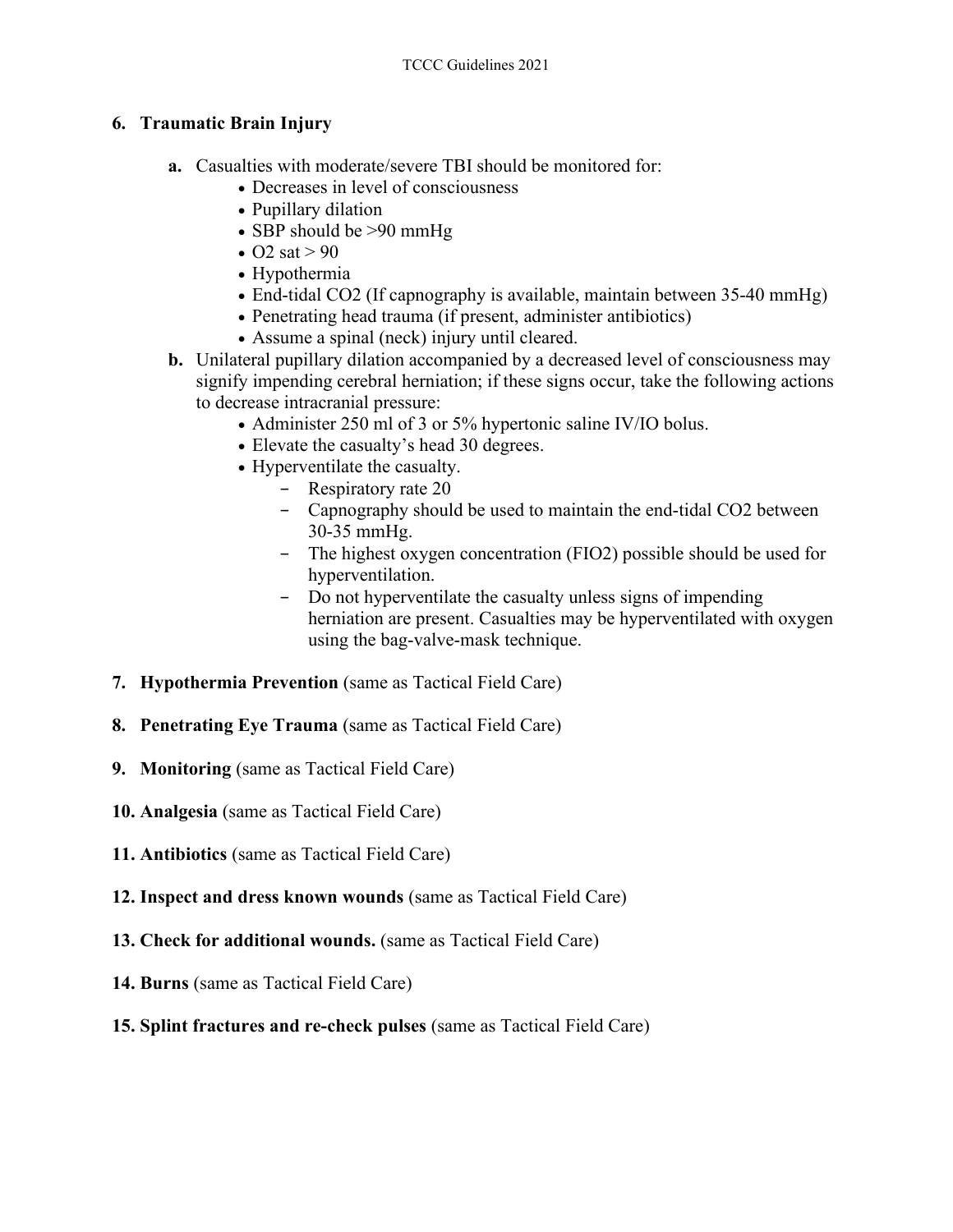#### **16. Cardiopulmonary resuscitation (CPR) in TACEVAC**

- a. Casualties with torso trauma or polytrauma who have no pulse or respirations during TACEVAC should have bilateral needle decompression performed to ensure they do not have a tension pneumothorax. The procedure is the same as described in Section (4a) above.
- b. CPR may be attempted during this phase of care if the casualty does not have obviously fatal wounds and will be arriving at a facility with a surgical capability within a short period of time. CPR should not be done at the expense of compromising the mission or denying lifesaving care to other casualties.

#### **17. Communication**

- a. Communicate with the casualty if possible. Encourage, reassure and explain care.
- **b.** Communicate with medical providers at the next level of care as feasible and relay mechanism of injury, injuries sustained, signs/symptoms, and treatments rendered. Provide additional information as appropriate
- **18. Documentation of Care** (same as Tactical Field Care)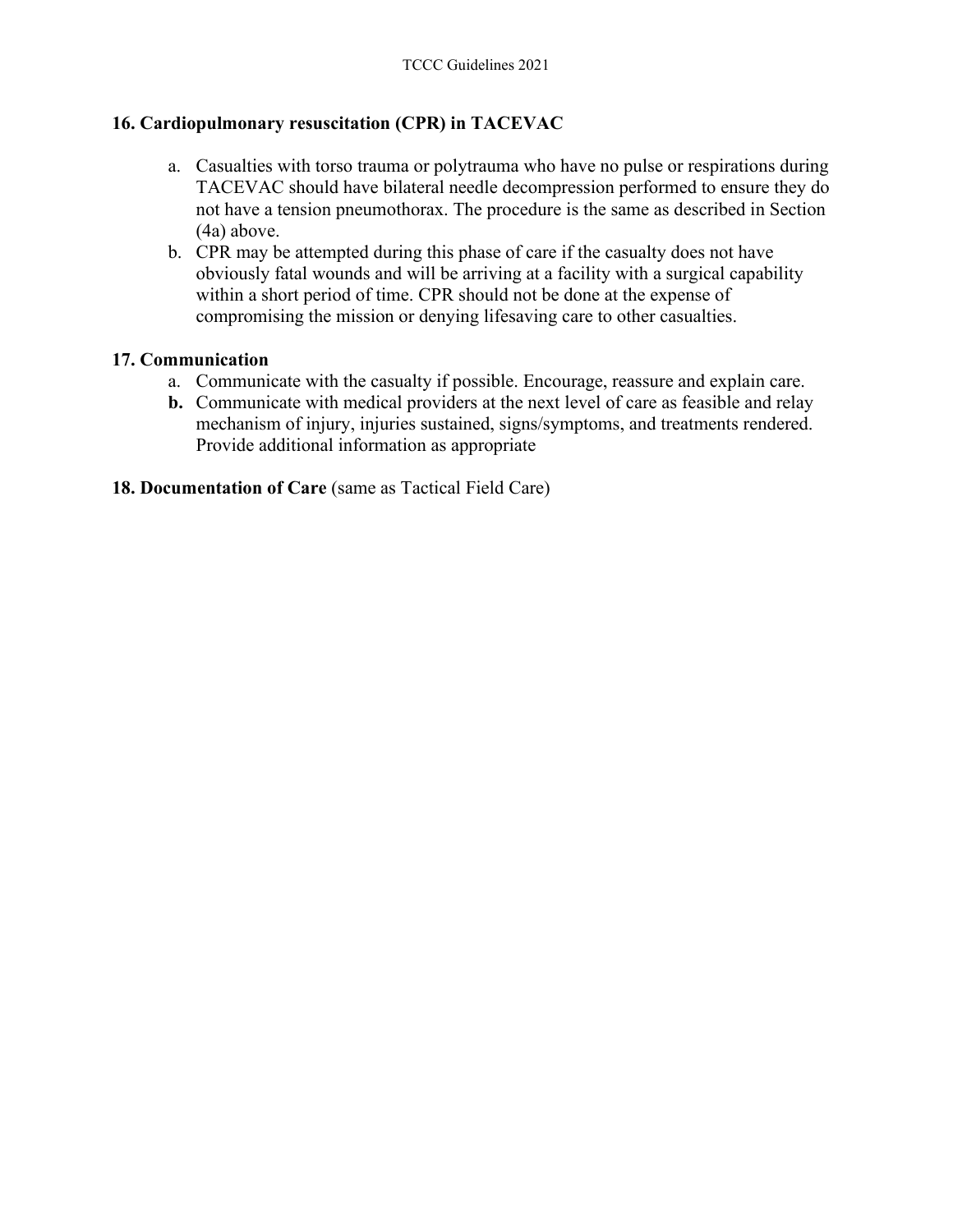#### **Committee on Tactical Combat Casualty Care (CoTCCC) in 2021.**

CAPT Brendon Drew, DO – Chairman Mr Harold Montgomery – Vice Chair

CMSgt Shawn Anderson CAPT Sean Barbabella, DO HMC Kevin Baskin SFC Hunter Black HMCM Mark Boyle SGM Curt Conklin CAPT Travis Deaton, MD CAPT John Devlin, MD Col John Dorsch, MD COL Brian Eastridge, MD Dr Erin Edgar, MD MAJ Andrew Fisher, MD LtCol Brian Gavitt, MD Mr William Gephart, PA, RN MAJ Christopher Gonzales, PA COL Kirby Gross, MD COL Jennifer Gurney, MD COL Bonnie Hartstein, MD CDR Shane Jensen, MD COL Jay Johannigman, MD Mr Win Kerr LTC Ryan Knight, MD

#### CDR Joseph Kotora, MD CAPT Lanny Littlejohn, MD CPT John Maitha, PA MSgt Billie Nored Maj D. Marc Northern, MD Mr Keith O'Grady CDR Dana Onifer, MD Dr Edward Otten, MD SFC Justin Rapp MSG Michael Remley COL Jamie Riesberg, MD HMCM Tyler Scarborough COL Jason Seery, MD Col Stacy Shackelford, MD CMSgt Travis Shaw CSM Timothy Sprunger Mr Richard Strayer LtCol Matthew Streitz, MD CAPT Matthew Tadlock, MD SFC Dominic Thompson HMCM Jeremy Torrisi

Dr Frank Butler, MD Mr Matthew Adams

# **CoTCCC Staff**

Ms Danielle Davis

#### **Subject Matter Expert Advisors**

Paul Allen, DSc, PA James Bagian, MD Brad Bennett, PhD Jeffrey Cain, MD David Callaway, MD Andre Cap, MD Howard Champion, MD Cord Cunningham, MD James Czarnik, MD William Donovan, PA Warren Dorlac, MD John Gandy, MD

James Geracci, MD John Holcomb, MD Donald Jenkins, MD Russ Kotwal, MD Robert Mabry, MD Ethan Miles, MD Kevin O'Connor, DO Peter Rhee, MD Thomas Rich, NRP Steve Rush, MD Marty Schreiber, M Jeffrey Timby, MD